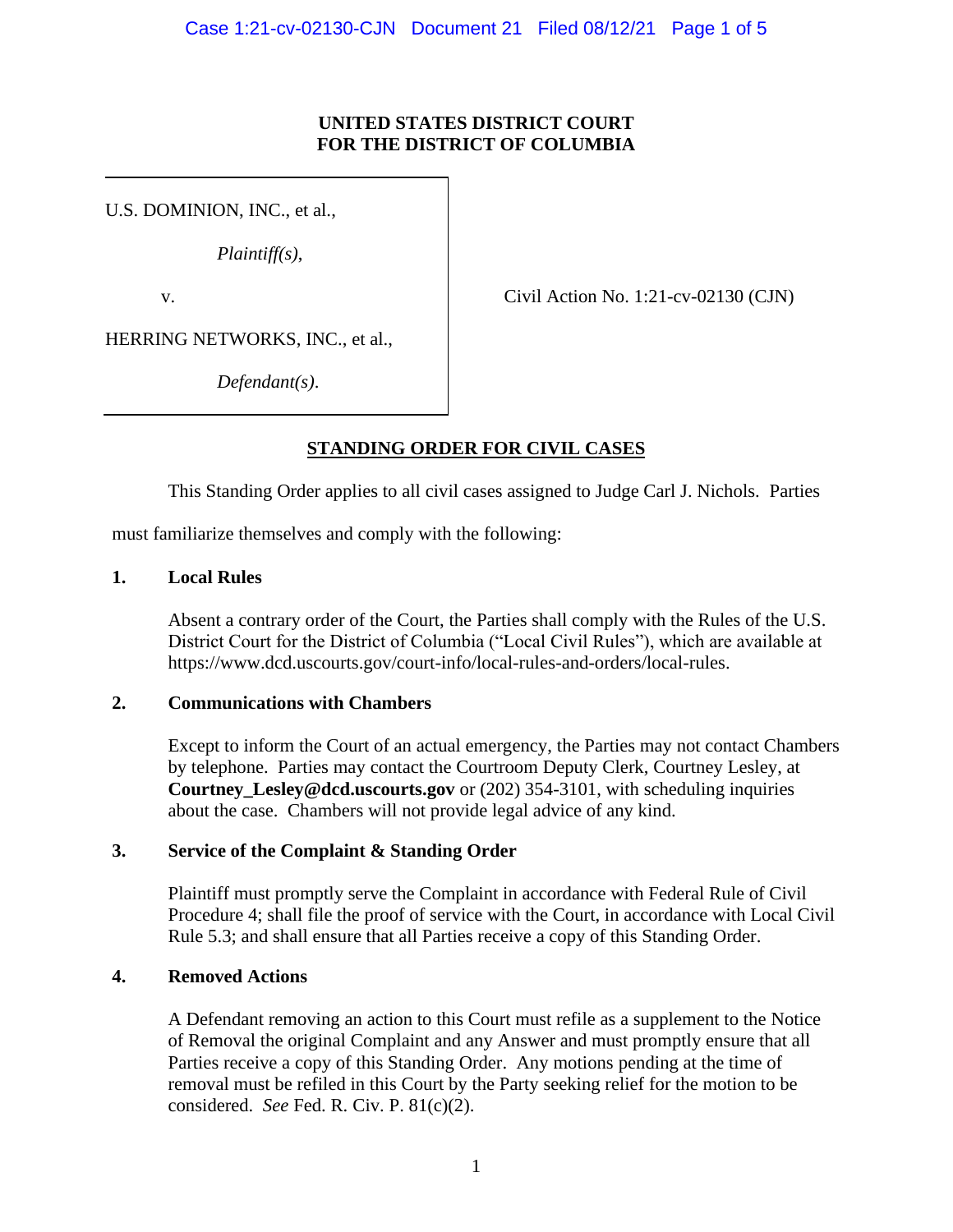# **5. Amended Pleadings**

Any amended pleadings shall be accompanied by a redline comparison of the original and amended pleading.

# **6. Initial Scheduling Conference & Order**

After Defendant files an Answer, the Court will order the Parties to meet and confer to discuss each of the matters set forth in Local Civil Rule 16.3(c) and to file a Joint Meet and Confer Report addressing all topics listed in Local Civil Rule 16.3(c). After submission of the Report, the Court will, if necessary, schedule an Initial Scheduling Conference. Following submission of the Joint Meet and Confer Report or following the Initial Scheduling Conference, the Court will issue a Scheduling Order that will govern proceedings in the case.

# **7. Rescheduled Hearings**

Requests to reschedule hearings are discouraged. If a Party seeks to change a previously scheduled hearing date, the Party must meet and confer with the Opposing Party and file a motion at least one week prior to the scheduled hearing<sup>1</sup> that shows good cause and proposes four alternative dates and times that would be convenient for all Parties. If the Party's suggested dates and/or times are not available on the Court's calendar, the Court will select an alternative date and/or time.

In the event that the Court is closed or has a delayed opening due to inclement weather or an unforeseen emergency, affected hearings will be rescheduled by the Courtroom Deputy Clerk.

# **8. Motions Generally**

# a. *Proposed Orders*

Proposed orders submitted by an ECF user in an ECF case shall be filed in PDF format and attached to the electronically filed document to which they pertain. *See* LCvR 7(c).

In addition, proposed orders shall be submitted in Word format to **CJNpo@dcd.uscourts.gov**.

b. *Format*

 $<sup>1</sup>$  If a Party cannot comply with this one-week requirement, it must explain why it cannot do so in</sup> its motion.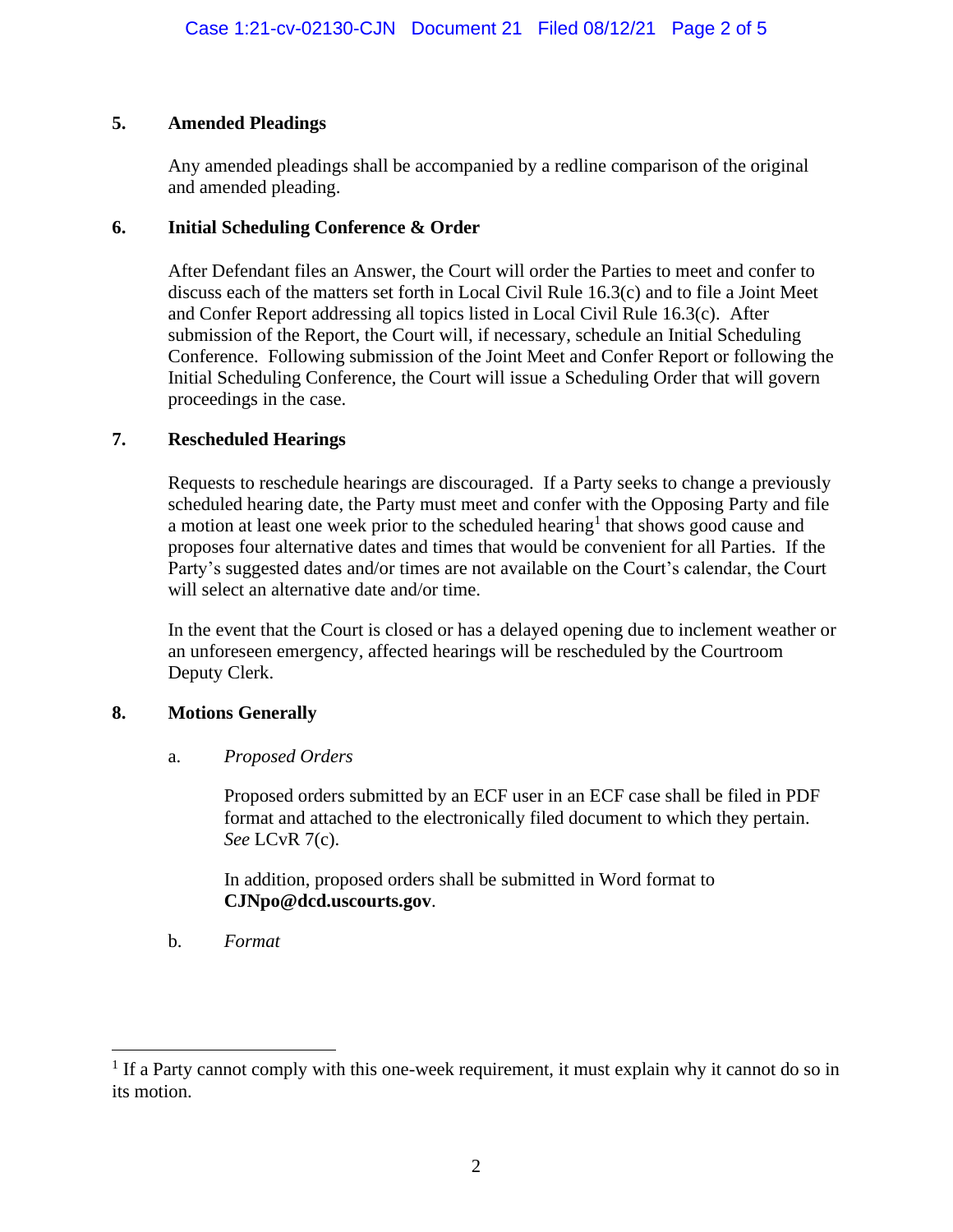Every memorandum of points and authorities that is ten pages or more in length must contain a Table of Contents and Table of Authorities, regardless of whether the memorandum is filed in support of or in opposition to a motion.

Filings shall include a page number at the bottom of each page.

All memoranda shall have one-inch margins and all text in the main body must be double-spaced and in twelve-point Times New Roman font, while all footnotes must be single-spaced (with twelve-point spacing between each footnote) and in twelve-point Times New Roman font. Local Civil Rule 7(e) sets page limitations.

Memoranda shall not include an excessive use of footnotes, LCvR 5.1(d), or acronyms. Parties shall define uncommon acronyms on first usage. If the Court's restriction on the use of acronyms will result in an inability to conform to the page limitations set by Local Civil Rule 7(e), then a Party may file a motion for excess pages.

Each submission that includes more than one exhibit shall contain an index of exhibits. Exhibits shall be properly edited to exclude irrelevant material and to direct the Court's attention to pertinent portions.

#### c. *Courtesy Copies*

Parties shall submit to Chambers upon filing two courtesy copies of any filing that exceeds twenty-five pages, including exhibits and, if applicable, the administrative record. For filings over 250 pages, the Parties should contact chambers at **Nichols\_Chambers@dcd.uscourts.gov** prior to submission.

### **9. Motions for Extension of Time**

a. *Generally*

Motions for extension of time are discouraged. Any such motions should be filed at least four days prior to the deadline and conform with the requirements of Section  $9(b)$ <sup>2</sup>. Extensions or enlargements of time will only be granted upon motion and not upon stipulation of the Parties.

b. *Content*

Motions for extension of time must include the following:

- i. the original date of the deadline the motion is seeking to extend;
- ii. the number of previous extensions of time granted to each Party;
- iii. the good cause supporting the motion;

<sup>&</sup>lt;sup>2</sup> If a Party cannot comply with this four-day requirement, it must explain why it cannot do so in its motion.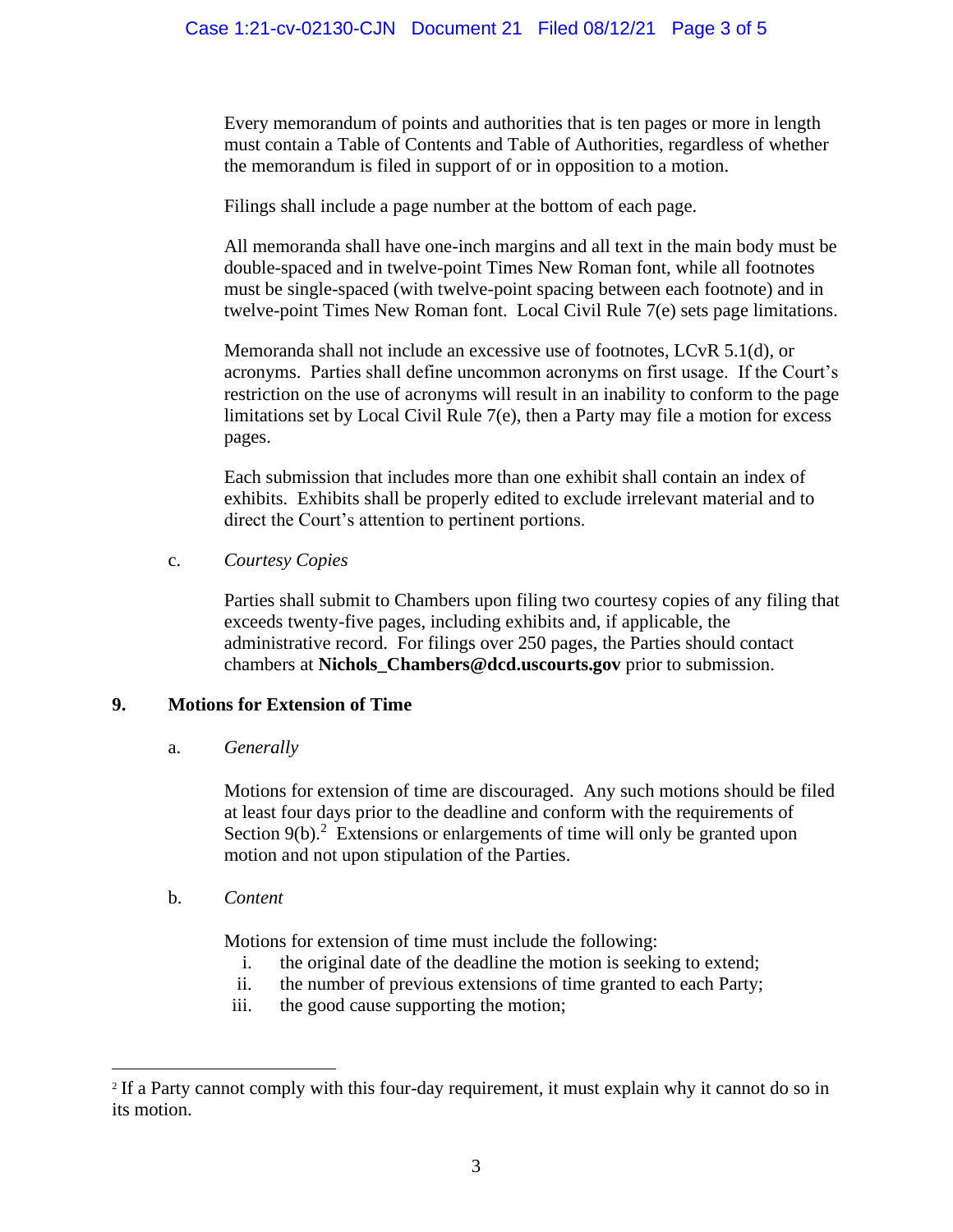- iv. the effect, if any, that the granting of the motion will have on existing deadlines;
- v. for requests seeking to extend the deadline of a motion, suggested deadlines (reached in consultation with the Opposing Party) for the filing of any opposition and reply papers; and
- vi. the Opposing Party's position on the motion, including any reasons given for refusing to consent, *see* LCvR 7(m).
- c. *Opposition*

If a Party intends to file an opposition to a motion for an extension of time, it must file the opposition **by 5:00 PM the business day after the motion is filed**.

### **10. Motions for Summary Judgment**

The Court strictly enforces Local Civil Rule 7(h) when resolving motions for summary judgment and will "assume that facts identified by the moving party in its statement of material facts are admitted, unless such a fact is controverted in the statement of genuine issues filed in opposition to the motion." LCvR 7(h); *see also* Fed. R. Civ. P. 56(e). Additionally, Parties must comply with the following instructions when briefing motions for summary judgment:

- a. The Moving Party's statement of material facts shall be a short and concise statement, in numbered paragraphs, of all material facts as to which the Moving Party claims there is no genuine dispute. The statement must contain only one factual assertion in each numbered paragraph.
- b. The Party responding to a statement of material facts must respond to each paragraph with a correspondingly numbered paragraph, indicating whether that paragraph is admitted or denied. If a paragraph is admitted only in part, the Party must specifically identify which parts are admitted and which parts are denied.
- c. The Court may assume that facts identified by the Moving Party in its statement of material facts are admitted unless such facts are controverted in the statement filed in opposition to the motion.
- d. The Opposing Party must include any information relevant to its response in its correspondingly numbered paragraph with specific citations to the record.
- e. If the Responding Party, however, has additional facts that are not directly relevant to its response, it must identify such facts in consecutively numbered paragraphs at the end of its responsive statement of facts. If additional factual allegations are made, the Opponent must file a responsive statement of its own.